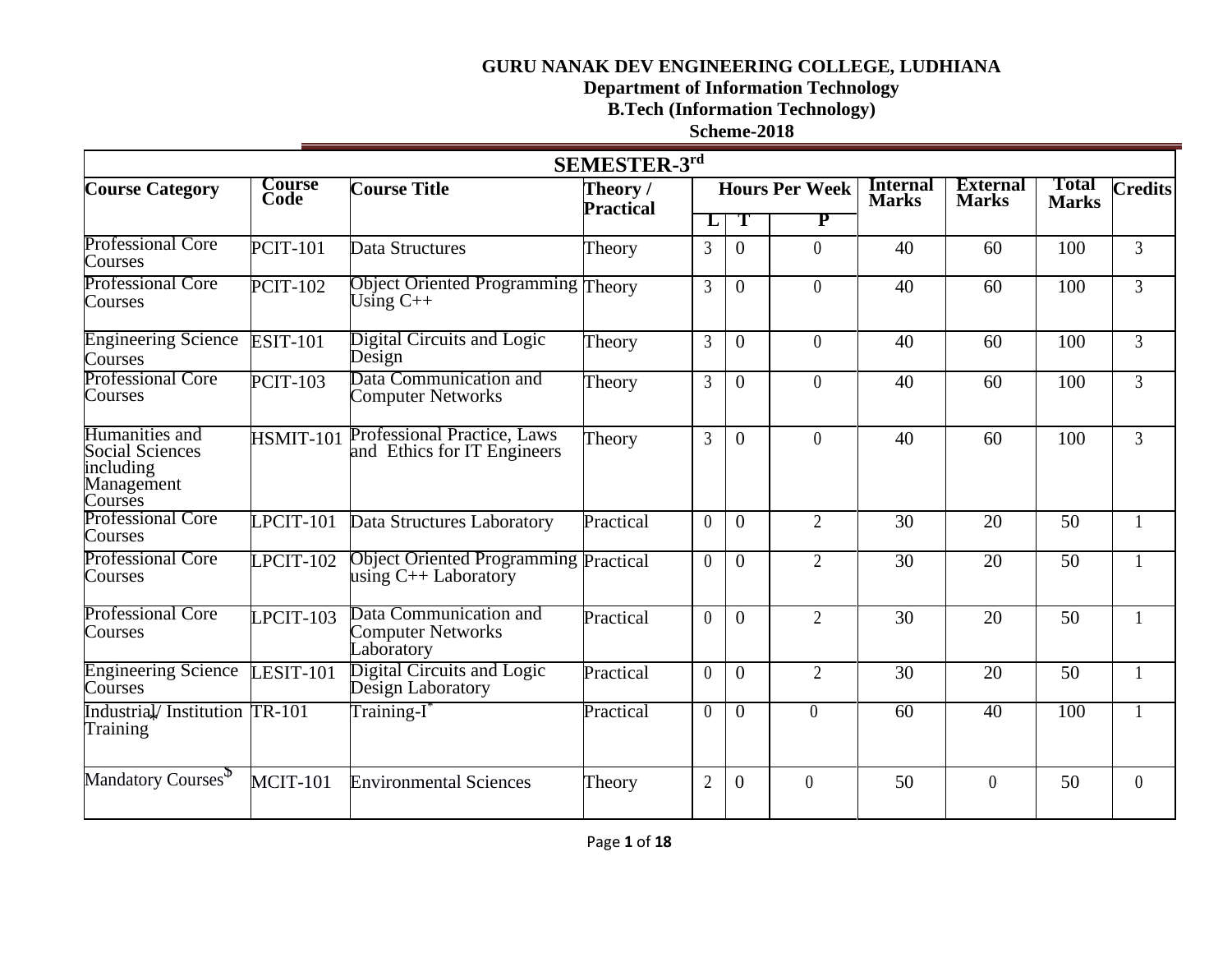# **Department of Information Technology**

# **B.Tech (Information Technology)**

**Scheme-2018**

| Contact Hours= $27+1^{\frac{\pi}{4}}$ |                        |                                                       |           |          |            |     |     |     |    |
|---------------------------------------|------------------------|-------------------------------------------------------|-----------|----------|------------|-----|-----|-----|----|
| <b>Total</b>                          |                        |                                                       |           | 17       | $10+1^{#}$ | 480 | 420 | 900 | 21 |
| Mentoring                             | $MPD-102$ <sup>#</sup> | Mentoring and Professional<br>Development             | Practical | $\theta$ |            |     |     |     | U  |
| Seminar/Practical                     | <b>PRIT-101</b>        | Seminar and Technical<br><b>Writing for Engineers</b> | Practical |          |            | 50  |     | 50  |    |
|                                       |                        |                                                       |           |          |            |     |     |     |    |

 $*$  Industrial /Institutional Training will be imparted at the end of  $2<sup>nd</sup>$  semester in the institute or students can go to industry for four weeks

# There will be one period per week for Mentoring and Professional Development; final evaluation of this course will be done based on the combined assessment of odd and even semester of respective year of study.

\$ The minimum criteria for passing Non Credit course is securing 40% marks in internal exams.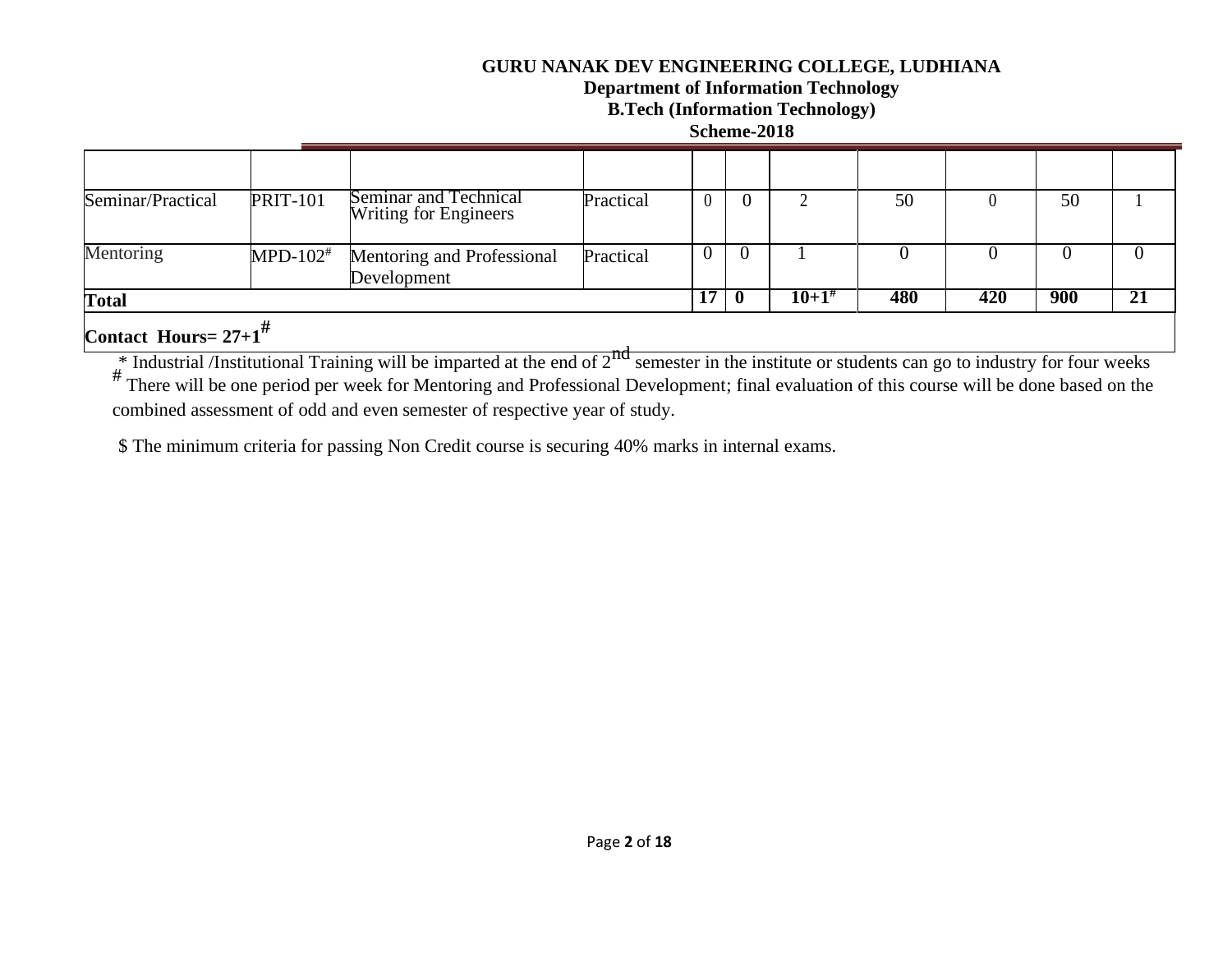#### **Department of Information Technology**

**B.Tech (Information Technology)** 

# **Scheme-2018**

| SEMESTER-4 <sup>th</sup>            |                       |                                                                                     |                                 |                  |                |                |                                 |                                 |                    |                |  |  |
|-------------------------------------|-----------------------|-------------------------------------------------------------------------------------|---------------------------------|------------------|----------------|----------------|---------------------------------|---------------------------------|--------------------|----------------|--|--|
| <b>Course Category</b>              | <b>Course</b><br>Code | <b>Course Title</b>                                                                 | Theory<br><b>Practical</b> Week | <b>Hours Per</b> |                |                | <b>Internal</b><br><b>Marks</b> | <b>External</b><br><b>Marks</b> | <b>Total Marks</b> | <b>Credits</b> |  |  |
|                                     |                       |                                                                                     |                                 | L                | T              | ${\bf P}$      |                                 |                                 |                    |                |  |  |
| <b>Basic Science Courses</b>        | <b>BSIT-101</b>       | Probability and Statistics                                                          | Theory                          | $\overline{3}$   | $\overline{0}$ | $\overline{0}$ | 40                              | 60                              | 100                | $\overline{3}$ |  |  |
| <b>Professional Core</b><br>Courses | <b>PCIT-104</b>       | Database Management<br>System                                                       | Theory                          | 3                | $\overline{0}$ | $\overline{0}$ | 40                              | 60                              | 100                | 3              |  |  |
| <b>Professional Core</b><br>Courses | <b>PCIT-105</b>       | Python Programming                                                                  | Theory                          | 3                | $\overline{0}$ | $\overline{0}$ | 40                              | 60                              | 100                | 3              |  |  |
| <b>Professional Core</b><br>Courses | <b>PCIT-106</b>       | <b>Operating System</b>                                                             | Theory                          | 3                | $\overline{0}$ | $\overline{0}$ | 40                              | 60                              | 100                | 3              |  |  |
| <b>Professional Core</b><br>Courses | <b>PCIT-107</b>       | Web Technologies                                                                    | Theory                          | 3                | $\overline{0}$ | $\overline{0}$ | 40                              | 60                              | 100                | $\overline{3}$ |  |  |
| <b>Professional Core</b><br>Courses | <b>PCIT-108</b>       | Computer Architecture and<br>Microprocessors                                        | Theory                          | 3                | $\overline{0}$ | $\overline{0}$ | 40                              | 60                              | 100                | 3              |  |  |
| <b>Professional Core</b><br>Courses |                       | Database Management<br>LPCIT-104System Laboratory                                   | Practical                       | $\boldsymbol{0}$ | $\Omega$       | $\overline{2}$ | 30                              | 20                              | 50                 |                |  |  |
| <b>Professional Core</b><br>Courses |                       | <b>Python Programming</b><br>LPCIT-105Laboratory                                    | Practical                       | $\overline{0}$   | $\overline{0}$ | $\overline{2}$ | 30                              | 20                              | 50                 |                |  |  |
| <b>Professional Core</b><br>Courses |                       | <b>Operating System and</b><br><b>LPCIT-106Microprocessors Laboratory Practical</b> |                                 | $\boldsymbol{0}$ | $\overline{0}$ | $\overline{2}$ | 30                              | 20                              | 50                 |                |  |  |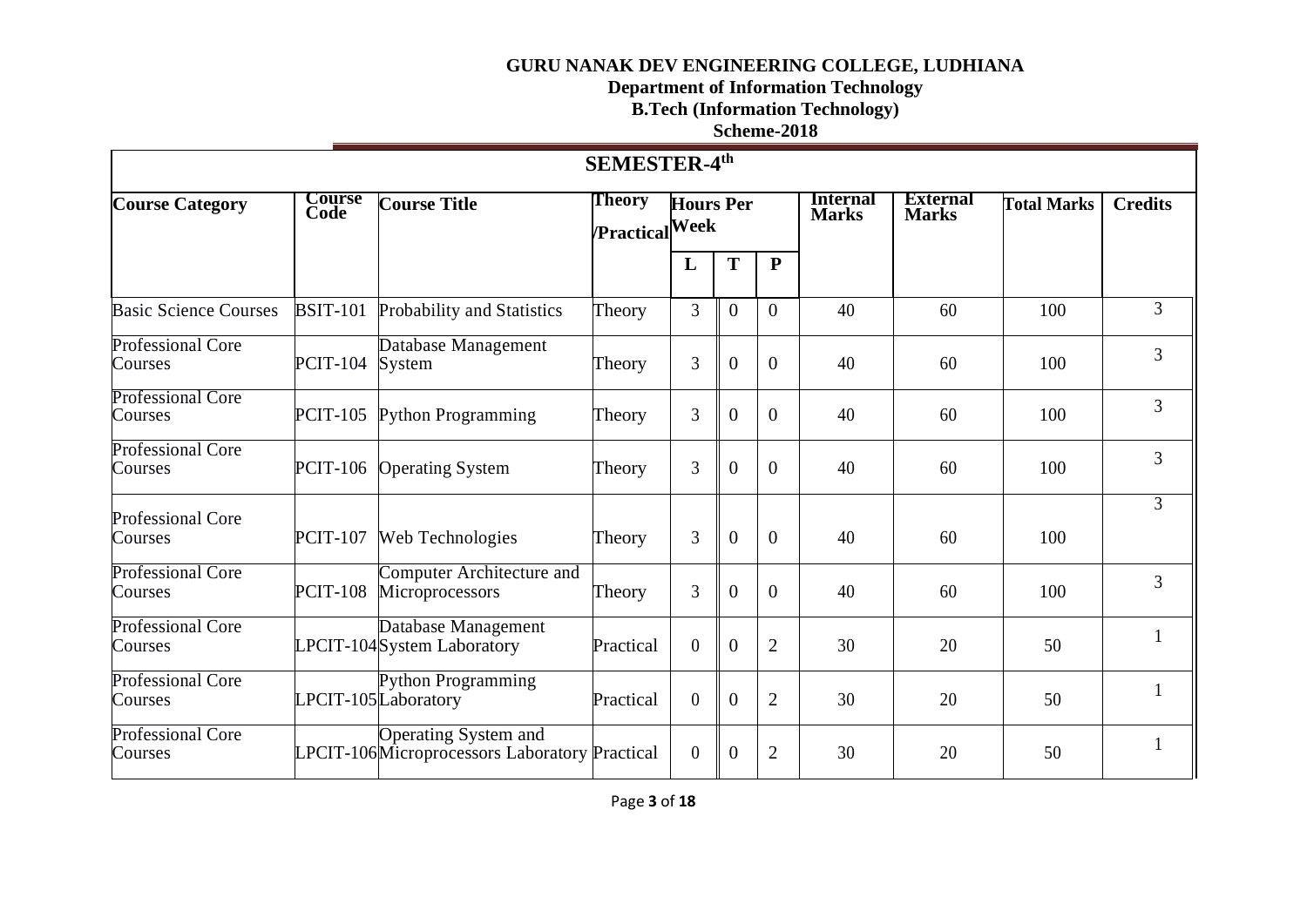## **Department of Information Technology**

**B.Tech (Information Technology)** 

#### **Scheme-2018**

| Professional Core<br>Courses |             | Web Technologies<br>LPCIT-107Laboratory   | Practical                           |  |              |             | 30  | 20  | 50  |    |
|------------------------------|-------------|-------------------------------------------|-------------------------------------|--|--------------|-------------|-----|-----|-----|----|
| Mentoring                    | $MPD-102^*$ | Mentoring and Professional<br>Development | Practical                           |  |              |             | 100 | 0   | 100 |    |
| <b>Total</b>                 |             |                                           |                                     |  | $\mathbf{0}$ | $\mathbf u$ | 460 | 440 | 900 | 23 |
|                              |             |                                           | Contact Hours = $27+1$ <sup>#</sup> |  |              |             |     |     |     |    |

# There will be one period per week for Mentoring and Professional Development; final evaluation of this course will be done based on the combined assessment of odd and even semester of respective year of study.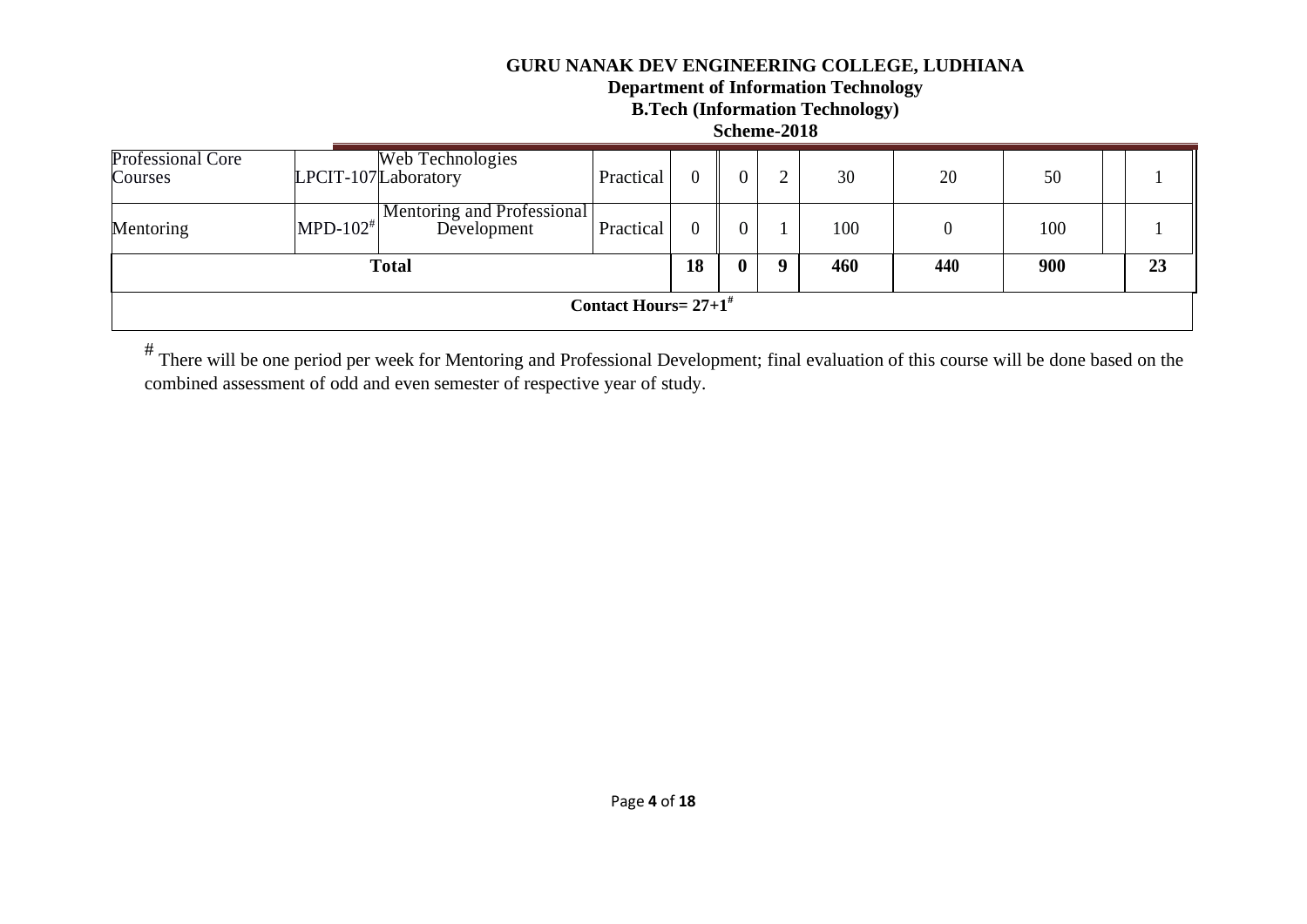**Department of Information Technology** 

**B.Tech (Information Technology)** 

## **Scheme-2018**

| SEMESTER-5 <sup>th</sup>                                                                                                                            |                              |                          |                                   |                |                       |                |                 |                 |                    |                |  |  |  |
|-----------------------------------------------------------------------------------------------------------------------------------------------------|------------------------------|--------------------------|-----------------------------------|----------------|-----------------------|----------------|-----------------|-----------------|--------------------|----------------|--|--|--|
| <b>Course Category</b>                                                                                                                              | <b>Course</b><br><b>Code</b> | <b>Course Title</b>      | Theory/                           |                | <b>Hours Per Week</b> |                | <b>Internal</b> | <b>External</b> | <b>Total Marks</b> | <b>Credits</b> |  |  |  |
|                                                                                                                                                     |                              |                          | <b>Practical</b>                  | L              | T                     | $\mathbf{P}$   | <b>Marks</b>    | <b>Marks</b>    |                    |                |  |  |  |
|                                                                                                                                                     |                              |                          |                                   |                |                       |                |                 |                 |                    |                |  |  |  |
| <b>Professional Core</b>                                                                                                                            | <b>PCIT-109</b>              | Programming in           | Theory                            | 3              |                       | $\mathbf{0}$   | 40              | 60              | 100                | $\overline{4}$ |  |  |  |
| Courses                                                                                                                                             |                              | Java                     |                                   |                |                       |                |                 |                 |                    |                |  |  |  |
| Professional Core                                                                                                                                   | <b>PCIT-110</b>              | Discrete                 | Theory                            | 3              |                       | $\overline{0}$ | 40              | 60              | 100                | $\overline{4}$ |  |  |  |
| Courses                                                                                                                                             |                              | Mathematics              |                                   |                |                       |                |                 |                 |                    |                |  |  |  |
| <b>Professional Core</b><br><b>PCIT-111</b><br>3<br>$\overline{3}$<br>$\theta$<br>$\overline{0}$<br>40<br>60<br>100<br>Internet of Things<br>Theory |                              |                          |                                   |                |                       |                |                 |                 |                    |                |  |  |  |
| Courses                                                                                                                                             |                              |                          |                                   |                |                       |                |                 |                 |                    |                |  |  |  |
| <b>Professional Core</b>                                                                                                                            | <b>PCIT-112</b>              | Theory of                | Theory                            | $\overline{3}$ |                       | $\overline{0}$ | 40              | 60              | 100                | $\overline{4}$ |  |  |  |
| Courses                                                                                                                                             |                              | Computation              |                                   |                |                       |                |                 |                 |                    |                |  |  |  |
| <b>Professional Elective</b>                                                                                                                        | PEIT-XXX                     | Elective-I               | Theory                            | 3              | $\theta$              | $\overline{0}$ | 40              | 60              | 100                | 3              |  |  |  |
| Courses                                                                                                                                             |                              |                          |                                   |                |                       |                |                 |                 |                    |                |  |  |  |
| Professional Core                                                                                                                                   | LPCIT-109                    | Programming in           | Practical                         | $\overline{0}$ | $\theta$              | $\overline{4}$ | 30              | 20              | 50                 | $\overline{2}$ |  |  |  |
| Courses                                                                                                                                             |                              | Java Laboratory          |                                   |                |                       |                |                 |                 |                    |                |  |  |  |
| <b>Professional Core</b>                                                                                                                            | $LPCIT-111$                  | Internet of Things       | Practical                         | $\theta$       | $\theta$              | $\overline{2}$ | 30              | 20              | 50                 | $\mathbf{1}$   |  |  |  |
| Courses                                                                                                                                             |                              | Laboratory               |                                   |                |                       |                |                 |                 |                    |                |  |  |  |
| <b>Professional Elective</b>                                                                                                                        | LPEIT-                       | Elective-I               | Practical                         | $\theta$       | $\theta$              | $\overline{2}$ | 30              | 20              | 50                 | $\mathbf{1}$   |  |  |  |
| Courses                                                                                                                                             | <b>XXX</b>                   | Laboratory               |                                   |                |                       |                |                 |                 |                    |                |  |  |  |
| Industrial/Institution                                                                                                                              | TR-102                       | Training-II <sup>*</sup> | Practical                         | $\theta$       | $\theta$              | $\overline{0}$ | 60              | 40              | 100                | $\mathbf{1}$   |  |  |  |
| Training                                                                                                                                            |                              |                          |                                   |                |                       |                |                 |                 |                    |                |  |  |  |
| Mentoring                                                                                                                                           | $MPD-103#$                   | Mentoring and            | Practical                         | $\theta$       | $\Omega$              | 1              | $\Omega$        | $\Omega$        | $\overline{0}$     | $\theta$       |  |  |  |
|                                                                                                                                                     |                              | Professional             |                                   |                |                       |                |                 |                 |                    |                |  |  |  |
|                                                                                                                                                     | Development                  |                          |                                   |                |                       |                |                 |                 |                    |                |  |  |  |
|                                                                                                                                                     | <b>Total</b>                 |                          |                                   | 15             | $\mathbf{3}$          | $8 + 1^{\#}$   | 350             | 400             | 750                | 23             |  |  |  |
|                                                                                                                                                     |                              |                          | Contact Hours $26+1$ <sup>#</sup> |                |                       |                |                 |                 |                    |                |  |  |  |

\* Industrial /Institutional Training-II will be imparted at the end of 4<sup>th</sup>semester in the institute or students can go to industry for four weeks.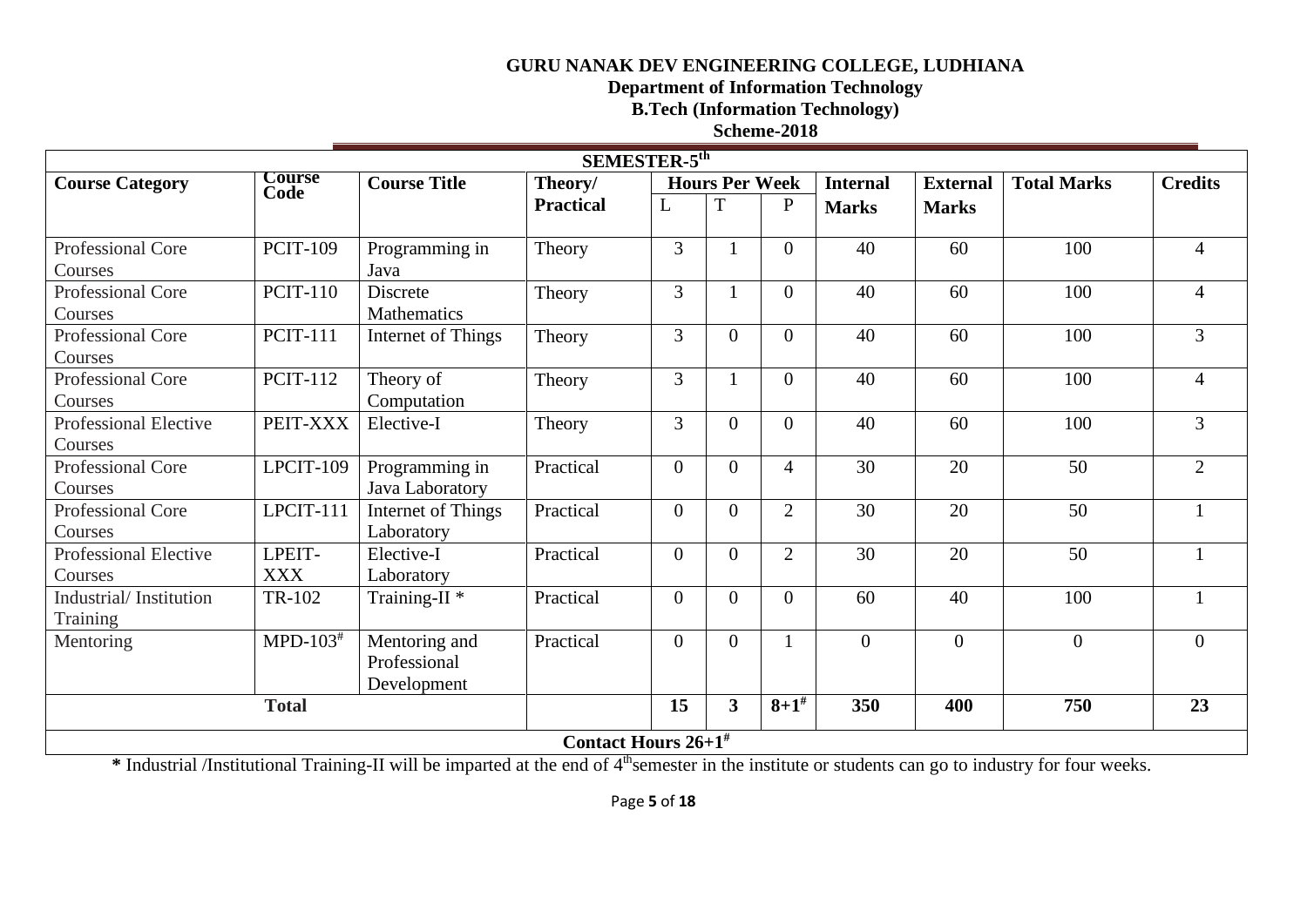**Department of Information Technology** 

**B.Tech (Information Technology)** 

# **Scheme-2018**

**#** There will be one period per week for Mentoring and Professional Development; final evaluation of this course will be done based on the combined assessment of odd and even semester of respective year of study.

|                                                |                       |                                                       | <b>SEMESTER-6th</b> |                |                  |                |                 |                 |                    |                |
|------------------------------------------------|-----------------------|-------------------------------------------------------|---------------------|----------------|------------------|----------------|-----------------|-----------------|--------------------|----------------|
| <b>Course Category</b>                         | <b>Course</b><br>Code | <b>Course Title</b>                                   | Theory/             |                | <b>Hours Per</b> |                | <b>Internal</b> | <b>External</b> | <b>Total Marks</b> | <b>Credits</b> |
|                                                |                       |                                                       | <b>Practical</b>    |                | Week             |                | <b>Marks</b>    | <b>Marks</b>    |                    |                |
|                                                |                       |                                                       |                     | L              | T                | $\mathbf{P}$   |                 |                 |                    |                |
| <b>Professional Core Courses</b>               | <b>PCIT-113</b>       | Design and Analysis of<br>Algorithm                   | Theory              | 3              |                  | $\theta$       | 40              | 60              | 100                | $\overline{4}$ |
| <b>Professional Core Courses</b>               | <b>PCIT-114</b>       | <b>Introduction to Machine</b><br>Learning            | Theory              | $\overline{3}$ |                  | $\Omega$       | 40              | 60              | 100                | $\overline{4}$ |
| <b>Professional Core Courses</b>               | <b>PCIT-115</b>       | DevOps: Software<br>Architecture                      | Theory              | $\overline{3}$ |                  | $\Omega$       | 40              | 60              | 100                | $\overline{4}$ |
| <b>Professional Elective</b><br>Courses        | PEIT-XXX              | Elective-II                                           | Theory              | 3              | $\overline{0}$   | $\Omega$       | 40              | 60              | 100                | $\overline{3}$ |
| <b>Professional Core Courses</b>               | LPCIT-113             | Design and Analysis of<br><b>Algorithm Laboratory</b> | Practical           | $\overline{0}$ | $\overline{0}$   | $\overline{2}$ | 30              | 20              | 50                 |                |
| <b>Professional Core Courses</b>               | LPCIT-114             | <b>Introduction to Machine</b><br>Learning Laboratory | Practical           | $\theta$       | $\theta$         | 2              | 30              | 20              | 50                 |                |
| <b>Professional Core Courses</b>               | LPCIT-115             | DevOps: Software<br><b>Architect Laboratory</b>       | Practical           | $\theta$       | $\theta$         | 2              | 30              | 20              | 50                 |                |
| Professional Elective<br>Courses               | LPEIT-<br><b>XXX</b>  | Elective-II Laboratory                                | Practical           | $\theta$       | $\overline{0}$   | 2              | 30              | 20              | 50                 |                |
| <b>Open Elective Courses</b>                   | <b>OEIT-XXX</b>       | Open Elective-I                                       | Theory              | 3              | $\overline{0}$   | $\Omega$       | 40              | 60              | 100                | $\overline{3}$ |
| Seminar/Project                                | <b>PRIT-102</b>       | <b>Minor Project</b>                                  | Practical           | $\theta$       | $\overline{0}$   | $\overline{2}$ | 60              | 40              | 100                |                |
| <b>Mandatory Theory Course</b><br>(Non-Credit) | $MCI-10X$             | Open Elective <sup>\$</sup>                           | Theory              | $\overline{2}$ | $\overline{0}$   | $\Omega$       | 50              | $\theta$        | 50                 | $\Omega$       |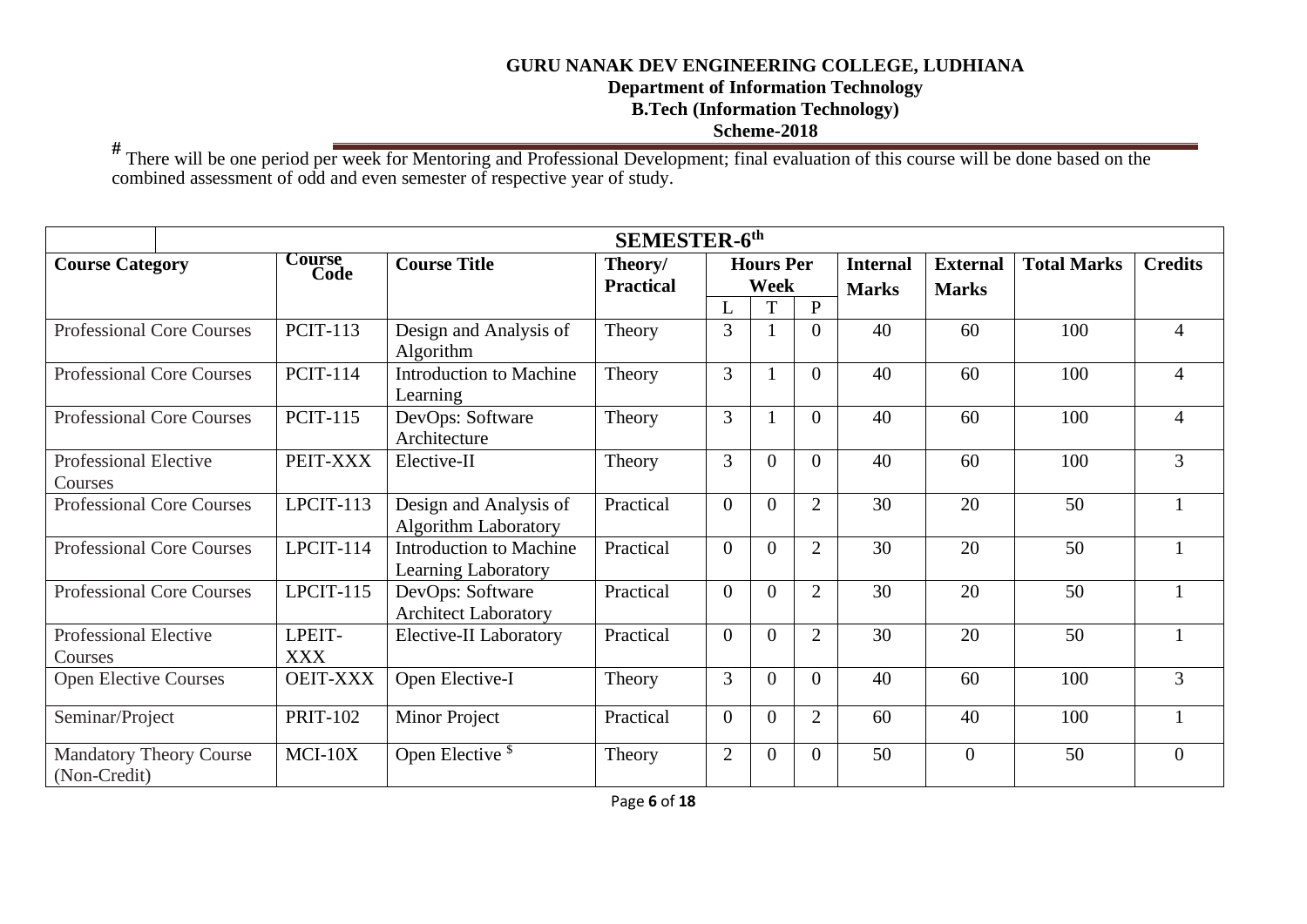#### **Department of Information Technology**

**B.Tech (Information Technology)** 

#### **Scheme-2018**

| Mentoring | $MPD-103$ <sup>#</sup> | Mentoring and<br>Professional<br>Development | Practical                           |    |                         | 100 |     | 100 |    |
|-----------|------------------------|----------------------------------------------|-------------------------------------|----|-------------------------|-----|-----|-----|----|
|           | <b>Total</b>           |                                              |                                     | л. | 10<br>$+1$ <sup>#</sup> | 530 | 420 | 950 | 24 |
|           |                        |                                              | Contact Hours = $30+1$ <sup>#</sup> |    |                         |     |     |     |    |

 $_{\shortparallel}^*$  Industrial /Institutional Training-II will be imparted at the end of  $4^{\text{th}}$  Semester in the institute or students can go to industry for four weeks

# There will be one period per week for Mentoring and Professional Development; final evaluation of this course will be done based on the combined assessment of odd and even semester of respective year of study.

\$ The minimum criteria for passing Non Credit course is securing 40% marks in internal exams.

#### **Open Elective Mandatory Course**

- 1. MCI-102 Constitution of India
- 2. MCI-103 Organizational Behaviour

### **Professional Elective -1**

PEIT-101- Business Intelligence and Applications LPEIT-101- Business Intelligence and Applications Laboratory PEIT-102 Advanced Web Technologies LPEIT-102 Advanced Web Technologies Laboratory PEIT-103 Digital Image Processing LPEIT-103 Digital Image Processing Laboratory PEIT-104 Software Modeling and Analysis LPEIT-104 Software Modeling and Analysis Laboratory PEIT-105 Cryptography LPEIT-105 Cryptography Laboratory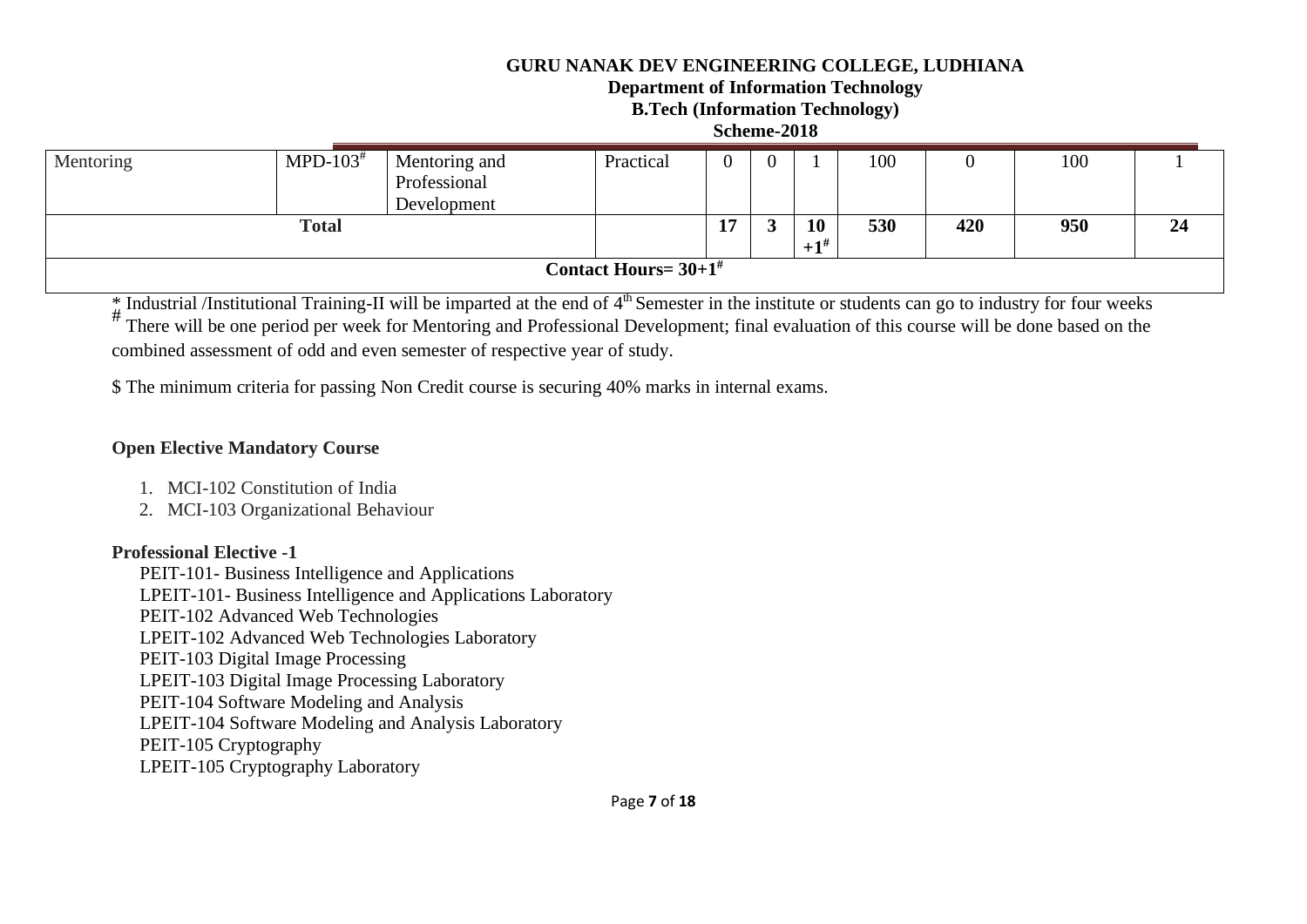#### **Department of Information Technology**

**B.Tech (Information Technology)** 

#### **Scheme-2018**

PEIT-106 Advanced Computer Networks LPEIT-106 Advanced Computer Networks Laboratory PEIT-107 X \*\* LPEIT-107 X\*\* **\*\* Subject will be decided time to time as per Industry Need Professional Elective –II** PEIT-108 Big Data Analytics LPEIT-108 Big Data Analytics Laboratory PEIT-109 Mean Full Stack Web Development LPEIT-109 Mean Full Stack Web Development Laboratory PEIT-110 Computer Vision LPEIT-110 Computer Vision Laboratory PEIT-111 Software Design and Testing LPEIT-111 Software Design and Testing Laboratory PEIT-112 Digital Forensics LPEIT-112 Digital Forensics Laboratory PEIT-113 Network Security LPEIT-113 Network Security Laboratory PEIT-114X \*\* LPEIT-114 X\*\*

# **\*\* Subject will be decided time to time as per Industry Need Open Electives (To be offered to other Departments)**

# **Open Elective-I**

OEIT-101 Python Programming OEIT-102 Management Information System OEIT-103 Web Designing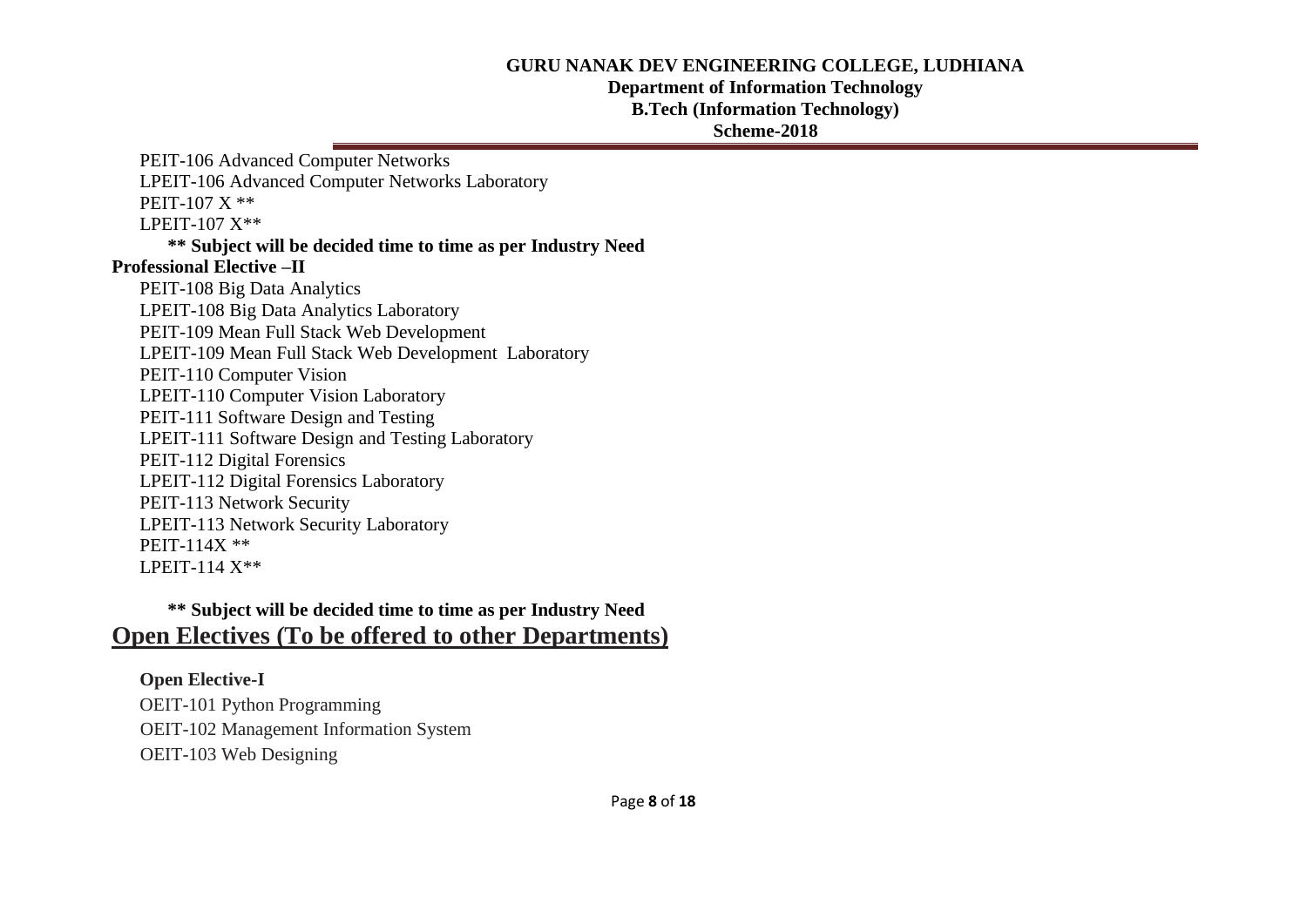# **Department of Information Technology B.Tech (Information Technology)**

# **Scheme-2018**

## **Open Elective-II**

 OEIT- 106 System Analysis and Design  **Open Elective-III** OEIT-107 Cyber Laws and IPR OEIT-108 ICT in Agriculture and Rural Development OEIT- 109 IT Enabled Services OEIT-104 Artificial Intelligence OEIT-105 Digital Marketing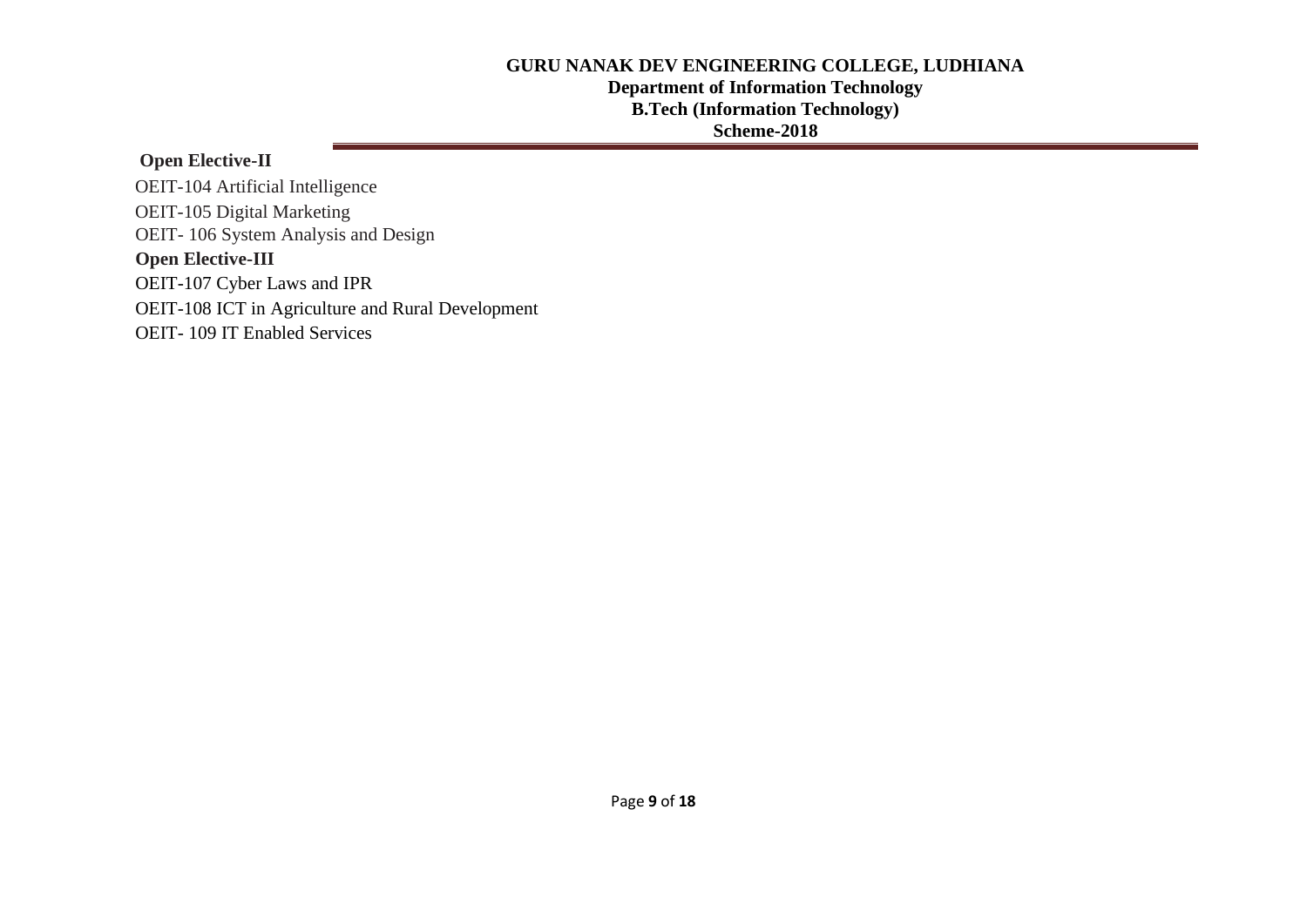# **Department of Information Technology**

# **B.Tech (Information Technology)**

#### **Scheme-2018**

# **After 6th Semester there are three types of choices for students**

### **Choice-I, Choice-II and Choice-III**

- a) Choice –I means Industrial Training-IV TR-104 will be offered in  $7<sup>th</sup>$  semester.
- b) Choice –II means Industrial Training-IV TR-104 will be offered in  $8<sup>th</sup>$  semester.
- c) Choice –III means Industrial Training TR-104 will not be offered as a course.
- d) Choices I/II/III from the students shall be taken in  $6<sup>th</sup>$  semester itself after notification of regular/reappear results of November exam session/odd semester.

# **CHOICE-I**

# **(For those students who are opting six-month Industrial Training (TR-104) during the 7th Semester)**

| SEMESTER-7 <sup>th</sup>           |                    |                        |                         |                                 |                                 |                    |                |  |  |  |
|------------------------------------|--------------------|------------------------|-------------------------|---------------------------------|---------------------------------|--------------------|----------------|--|--|--|
| <b>Course Category</b>             | <b>Course Code</b> | <b>Course Title</b>    | <b>Theory/Practical</b> | <b>Internal</b><br><b>Marks</b> | <b>External</b><br><b>Marks</b> | <b>Total Marks</b> | <b>Credits</b> |  |  |  |
| Industrial/Institution<br>Training | TR-103             | Training-III*          | Practical               | 60                              | 40                              | 100                |                |  |  |  |
| Industrial/Institution<br>Training | TR-104             | Industrial<br>Training | Practical               | 350                             | 150                             | 500                | 15             |  |  |  |
|                                    | <b>Total</b>       |                        |                         | 410                             | 190                             | 600                | <b>16</b>      |  |  |  |

\* Industrial /Institutional Training-II will be imparted at the end of 6<sup>th</sup> semester in the institute or students can go to industry for 04 weeks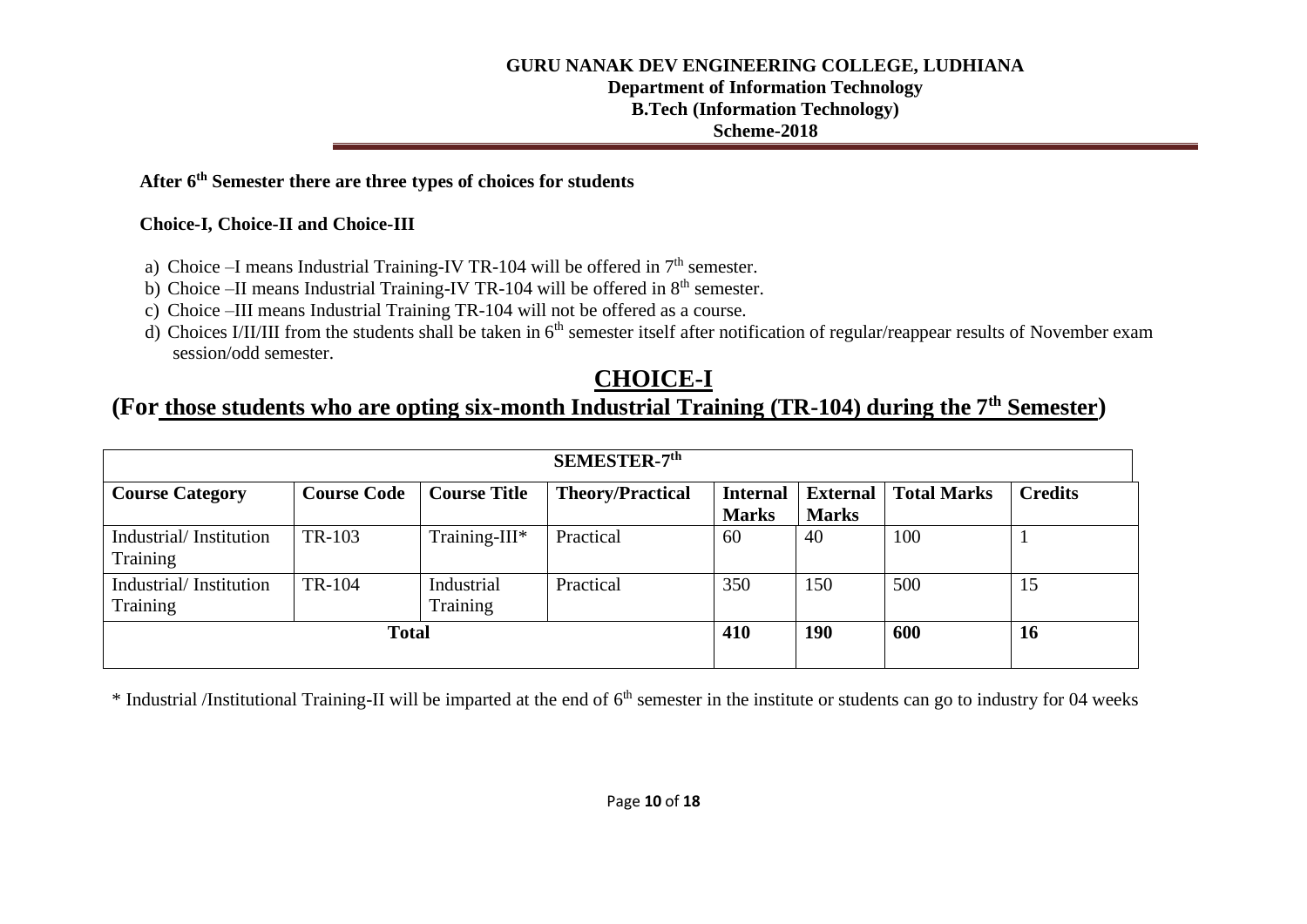# **Department of Information Technology**

**B.Tech (Information Technology)** 

### **Scheme-2018**

| <b>SEMESTER-8th</b>          |                        |                     |                                    |                |                       |                |                 |                 |                    |                |  |  |
|------------------------------|------------------------|---------------------|------------------------------------|----------------|-----------------------|----------------|-----------------|-----------------|--------------------|----------------|--|--|
| <b>Course Category</b>       | <b>Course</b>          | <b>Course Title</b> | <b>Theory/Practical</b>            |                | <b>Hours Per Week</b> |                | <b>Internal</b> | <b>External</b> | <b>Total Marks</b> | <b>Credits</b> |  |  |
|                              | Code                   |                     |                                    | ⊥              | ፐ                     | P              | <b>Marks</b>    | <b>Marks</b>    |                    |                |  |  |
| <b>Professional Elective</b> | PEIT-XXX               | Elective-III        | Theory                             | 3              | $\overline{0}$        | $\overline{0}$ | 40              | 60              | 100                | 3              |  |  |
| Courses                      |                        |                     |                                    |                |                       |                |                 |                 |                    |                |  |  |
| <b>Professional Elective</b> | PEIT-XXX               | Elective-IV         | Theory                             | 3              |                       | $\overline{0}$ | 40              | 60              | 100                | $\overline{4}$ |  |  |
| Courses                      |                        |                     |                                    |                |                       |                |                 |                 |                    |                |  |  |
| Professional Elective        | LPEIT-                 | Elective-III        | Practical                          | $\overline{0}$ | $\overline{0}$        | $\overline{2}$ | 30              | 20              | 50                 |                |  |  |
| Courses                      | <b>XXX</b>             | Laboratory          |                                    |                |                       |                |                 |                 |                    |                |  |  |
| Seminar / Project            | <b>PRIT-106</b>        | Comprehensive       | Practical                          | $\overline{0}$ | $\overline{0}$        | $\overline{2}$ | 50              | $\overline{0}$  | 50                 |                |  |  |
|                              |                        | Laboratory          |                                    |                |                       |                |                 |                 |                    |                |  |  |
| <b>Open Elective Courses</b> | <b>OEIT-XXX</b>        | Open Elective-II    | Theory                             | 3              | $\overline{0}$        | $\overline{0}$ | 40              | 60              | 100                | 3              |  |  |
| Seminar/Project              | <b>PRIT-103</b>        | Major Project       | Practical                          | $\theta$       | $\overline{0}$        | 6              | 120             | 80              | 200                | 3              |  |  |
| Mentoring                    | $MPD-104$ <sup>#</sup> | Mentoring and       | Practical                          | $\overline{0}$ | $\boldsymbol{0}$      |                | 100             | $\overline{0}$  | 100                |                |  |  |
|                              |                        | Professional        |                                    |                |                       |                |                 |                 |                    |                |  |  |
|                              |                        | Development         |                                    |                |                       |                |                 |                 |                    |                |  |  |
|                              | <b>Total</b>           |                     |                                    | 09             | 01                    | $10+$          | 420             | 280             | 700                | 16             |  |  |
|                              |                        |                     |                                    |                |                       | 1#             |                 |                 |                    |                |  |  |
|                              |                        |                     | Contact Hours= $20+1$ <sup>#</sup> |                |                       |                |                 |                 |                    |                |  |  |

# There will be one period per week for Mentoring and Professional Development; final evaluation of this course will be done based on the combined assessment of odd and even semester of respective year of study.

**Professional Electives for Choice-I (For those students who are opting six-month Industrial Training (TR-104) during the 7th Semester) Professional Elective-III**

PEIT-115 Cloud Infrastructure and Services

LPEIT-115 Cloud Infrastructure and Services Laboratory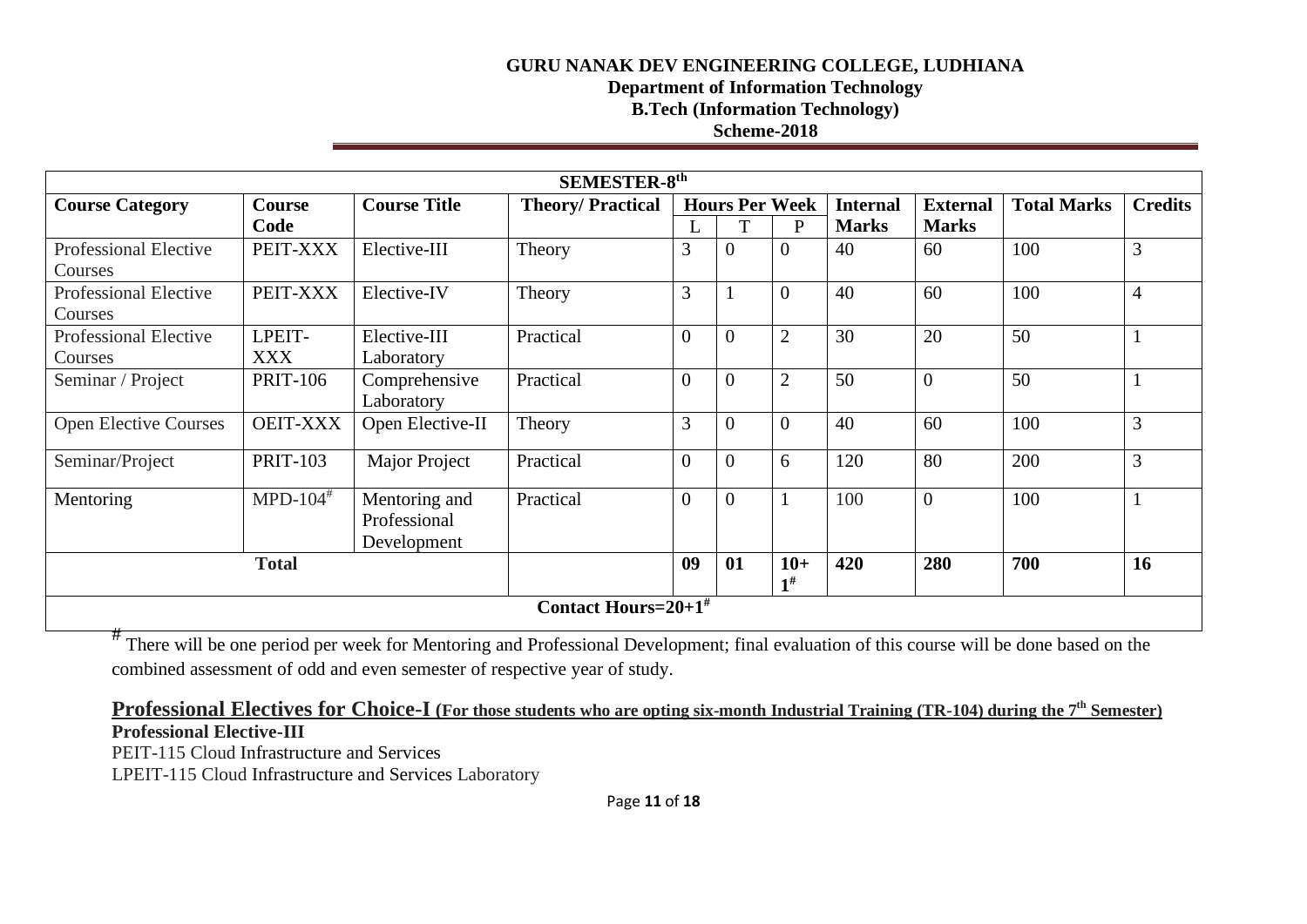#### **Department of Information Technology**

**B.Tech (Information Technology)** 

#### **Scheme-2018**

PEIT-116 Mobile Application Development LPEIT-116 Mobile Application Development Laboratory PEIT-117 Augmented Reality and Virtual Reality LPEIT-117 Augmented Reality and Virtual Reality Laboratory PEIT- 118 Software Process and Quality Assurance LPEIT- 118 Software Process and Quality Assurance Laboratory PEIT-119 Cyber Security LPEIT-119 Cyber Security Laboratory PEIT-120 Software Defined Networking LPEIT-120 Software Defined Networking Laboratory PEIT-121X \*\* LPEIT-121 X\*\* **\*\* Subject will be decided time to time as per Industry Need Professional Elective-IV** PEIT-123 Business Enterprise Application PEIT-124 ICT in Agriculture and Rural Development PEIT-125 Research Methodologies PEIT-126 Enterprise Resource Planning PEIT-127 Engineering Entrepreneurship PEIT-128X\*\* **\*\* Subject will be decided time to time as per Industry Need**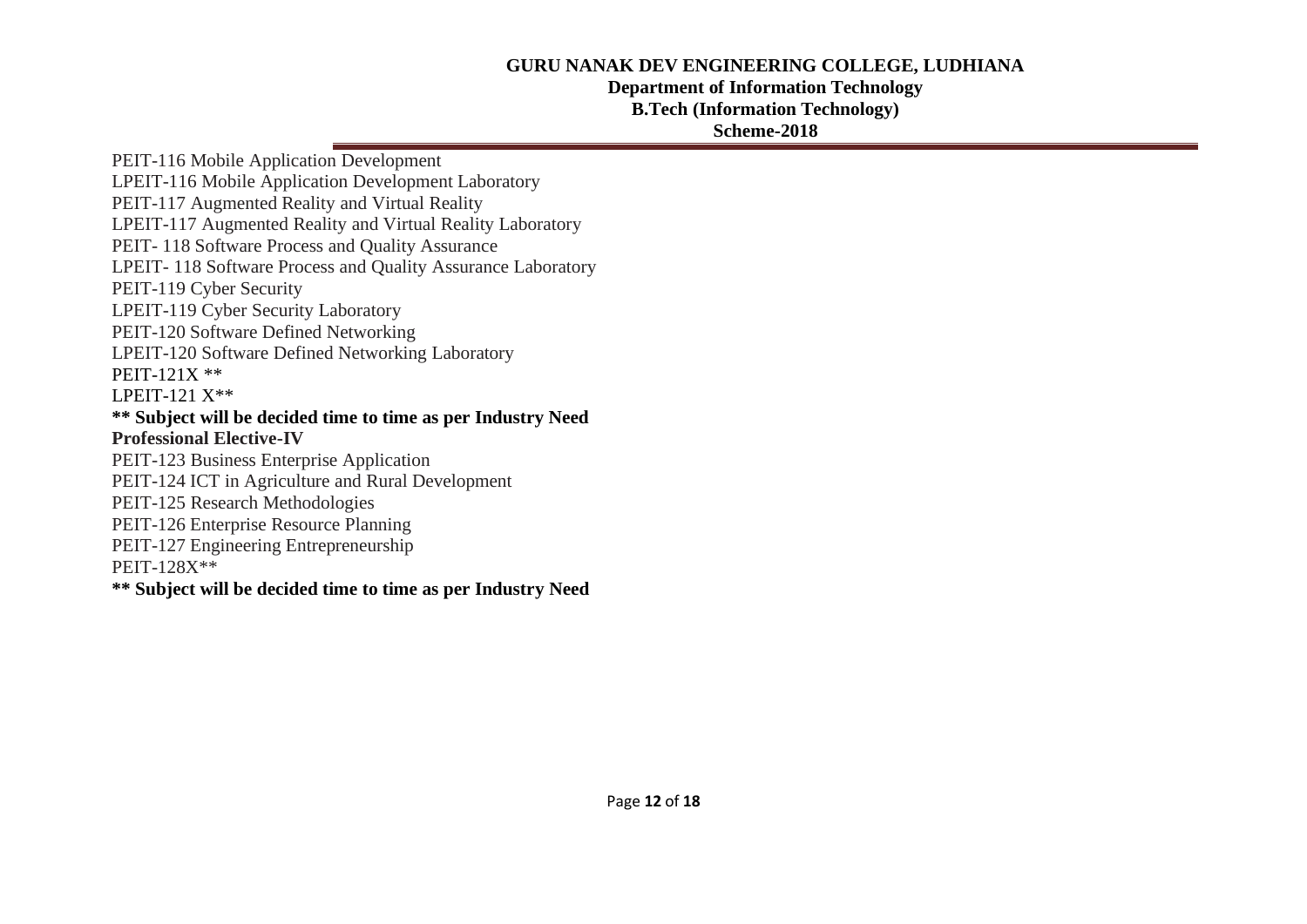**Department of Information Technology** 

**B.Tech (Information Technology)** 

**Scheme-2018**

# **CHOICE-II**

# **(For those students who are opting six-month Industrial Training (TR-104) during the 8 th Semester)**

| SEMESTER-7th                            |                                    |                                              |                         |                  |                       |                |                 |                 |                    |                |  |  |
|-----------------------------------------|------------------------------------|----------------------------------------------|-------------------------|------------------|-----------------------|----------------|-----------------|-----------------|--------------------|----------------|--|--|
| <b>Course Category</b>                  | <b>Course</b>                      | <b>Course Title</b>                          | <b>Theory/Practical</b> |                  | <b>Hours Per Week</b> |                | <b>Internal</b> | <b>External</b> | <b>Total Marks</b> | <b>Credits</b> |  |  |
|                                         | Code                               |                                              |                         |                  |                       | P              | <b>Marks</b>    | <b>Marks</b>    |                    |                |  |  |
| <b>Professional Elective</b><br>Courses | PEIT-XXX                           | Elective-III                                 | Theory                  | 3                | $\overline{0}$        | $\overline{0}$ | 40              | 60              | 100                | 3              |  |  |
| <b>Professional Elective</b><br>Courses | PEIT-XXX                           | Elective-IV                                  | Theory                  | 3                |                       | $\overline{0}$ | 40              | 60              | 100                | $\overline{4}$ |  |  |
| <b>Professional Elective</b><br>Courses | LPEIT-<br><b>XXX</b>               | Elective-III<br>Laboratory                   | Practical               | $\overline{0}$   | $\boldsymbol{0}$      | $\overline{2}$ | 30              | 20              | 50                 | $\mathbf{1}$   |  |  |
| Seminar / Project                       | <b>PRIT-106</b>                    | Comprehensive<br>Laboratory                  | Practical               | $\overline{0}$   | $\overline{0}$        | $\overline{2}$ | 50              | $\theta$        | 50                 | $\mathbf{1}$   |  |  |
| <b>Open Elective Courses</b>            | <b>OEIT-XXX</b>                    | Open Elective-II                             | Theory                  | 3                | $\overline{0}$        | $\overline{0}$ | 40              | 60              | 100                | 3              |  |  |
| Seminar/Project                         | <b>PRIT-103</b>                    | <b>Major Project</b>                         | Practical               | $\boldsymbol{0}$ | $\boldsymbol{0}$      | 6              | 120             | 80              | 200                | 3              |  |  |
| Industrial/Institution<br>Training      | TR-103                             | Training-III*                                | Practical               | $\overline{0}$   | $\overline{0}$        | $\overline{0}$ | 60              | 40              | 100                | $\mathbf{1}$   |  |  |
| Mentoring                               | MPD- $104$ <sup>#</sup>            | Mentoring and<br>Professional<br>Development | Practical               | $\overline{0}$   | $\overline{0}$        |                | $\overline{0}$  | $\theta$        | $\overline{0}$     | $\overline{0}$ |  |  |
|                                         | <b>Total</b>                       |                                              |                         | 09               | 01                    | $10+$<br>$1\#$ | 380             | 320             | 700                | 16             |  |  |
|                                         | Contact Hours= $20+1$ <sup>#</sup> |                                              |                         |                  |                       |                |                 |                 |                    |                |  |  |

\* Industrial /Institutional Training-II will be imparted at the end of 6<sup>th</sup> semester in the institute or students can go to industry for 04 weeks

There will be one period per week for Mentoring and Professional Development; final evaluation of this course will be done based on the combined assessment of odd and even semester of respective year of study.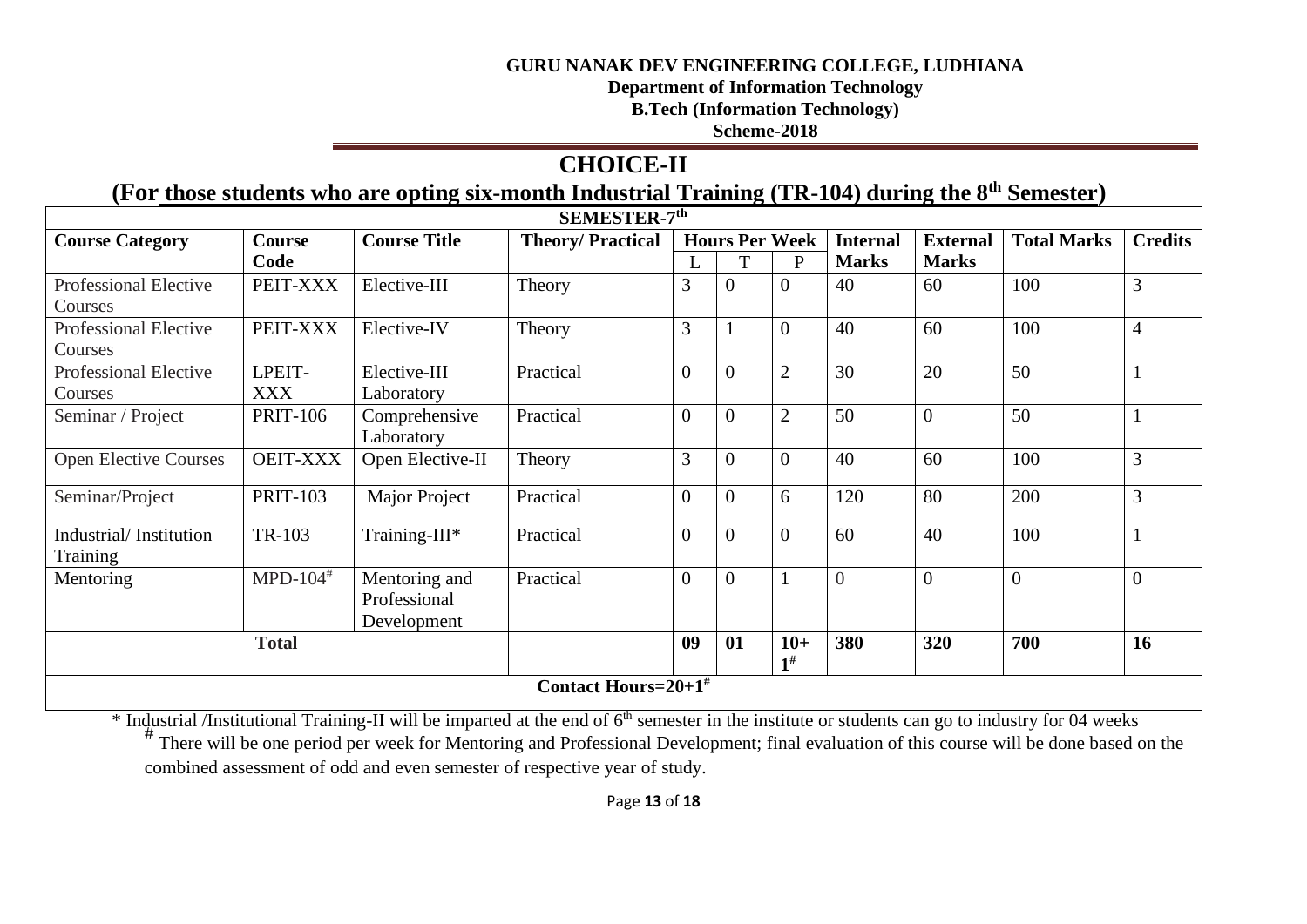**Department of Information Technology** 

**B.Tech (Information Technology)** 

### **Scheme-2018**

| <b>SEMESTER-8th</b>                |                         |                                              |                         |                                 |                                 |                    |                |  |  |  |
|------------------------------------|-------------------------|----------------------------------------------|-------------------------|---------------------------------|---------------------------------|--------------------|----------------|--|--|--|
| <b>Course Category</b>             | <b>Course Code</b>      | <b>Course Title</b>                          | <b>Theory/Practical</b> | <b>Internal</b><br><b>Marks</b> | <b>External</b><br><b>Marks</b> | <b>Total Marks</b> | <b>Credits</b> |  |  |  |
| Mentoring                          | MPD- $104$ <sup>#</sup> | Mentoring and<br>Professional<br>Development | Practical               | 100                             | $\overline{0}$                  | 100                |                |  |  |  |
| Industrial/Institution<br>Training | TR-104                  | Industrial<br>Training                       | Practical               | 350                             | 150                             | 500                | 15             |  |  |  |
|                                    | <b>Total</b>            |                                              |                         | 450                             | <b>150</b>                      | 600                | 16             |  |  |  |

# There will be one period per week for Mentoring and Professional Development; final evaluation of this course will be done based on the combined assessment of odd and even semester of respective year of study.

#### **Professional Electives for Choice-II (For those students who are opting six-month Industrial Training (TR-104) during the 7th Semester) Professional Elective-III**

PEIT-115 Cloud Infrastructure and Services LPEIT-115 Cloud Infrastructure and Services Laboratory PEIT-116 Mobile Application Development LPEIT-116 Mobile Application Development Laboratory PEIT-117 Augmented Reality and Virtual Reality LPEIT-117 Augmented Reality and Virtual Reality Laboratory PEIT- 118 Software Process and Quality Assurance LPEIT- 118 Software Process and Quality Assurance Laboratory PEIT-119 Cyber Security LPEIT-119 Cyber Security Laboratory PEIT-120 Software Defined Networking LPEIT-120 Software Defined Networking Laboratory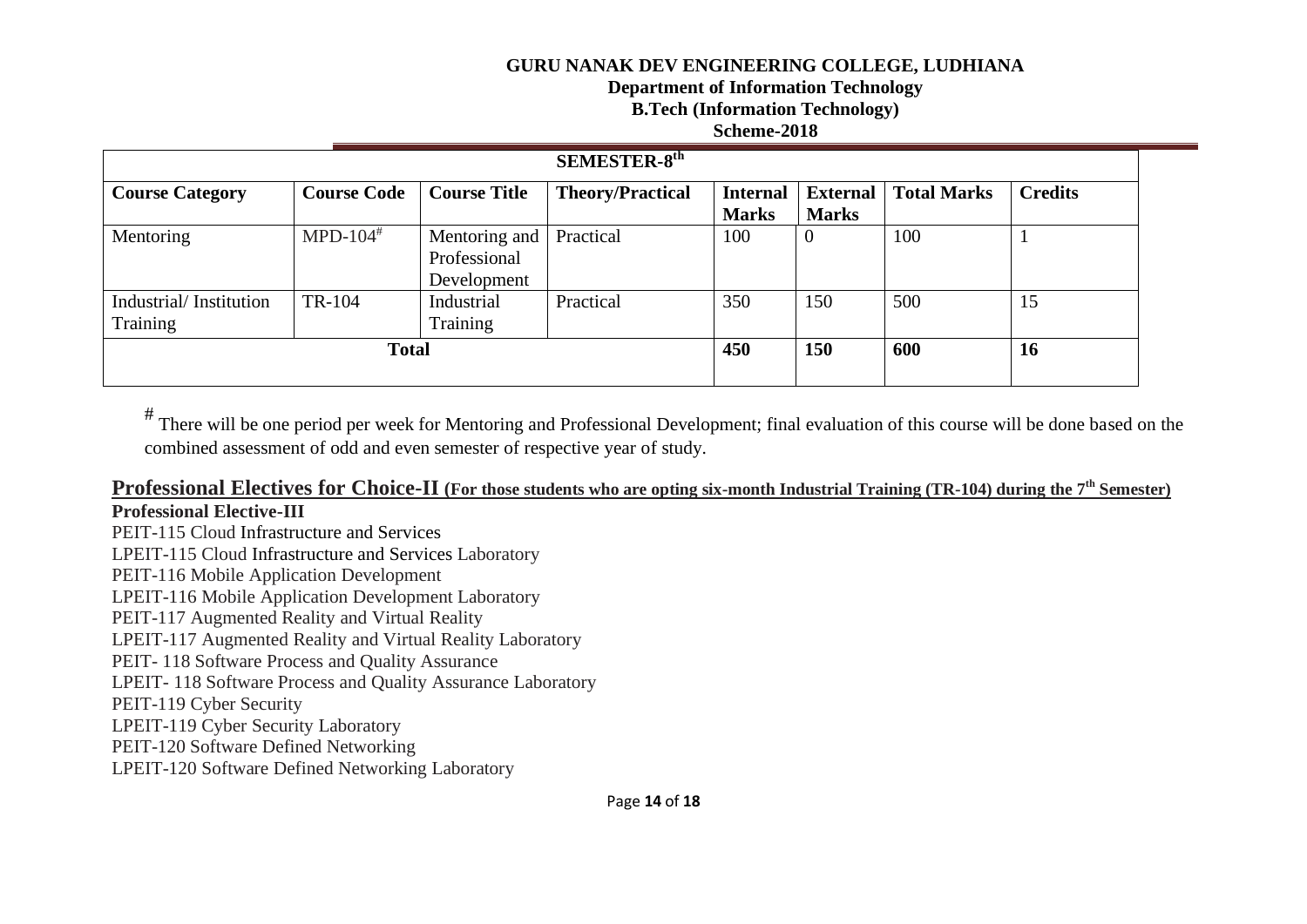### **Department of Information Technology B.Tech (Information Technology)**

### **Scheme-2018**

PEIT-121X \*\* LPEIT-121  $X^{**}$ **\*\* Subject will be decided time to time as per Industry Need Professional Elective-IV** PEIT-123 Business Enterprise Application PEIT-124 ICT in Agriculture and Rural Development PEIT-125 Research Methodologies PEIT-126 Enterprise Resource Planning PEIT-127 Engineering Entrepreneurship PEIT-128X\*\* **\*\* Subject will be decided time to time as per Industry Need**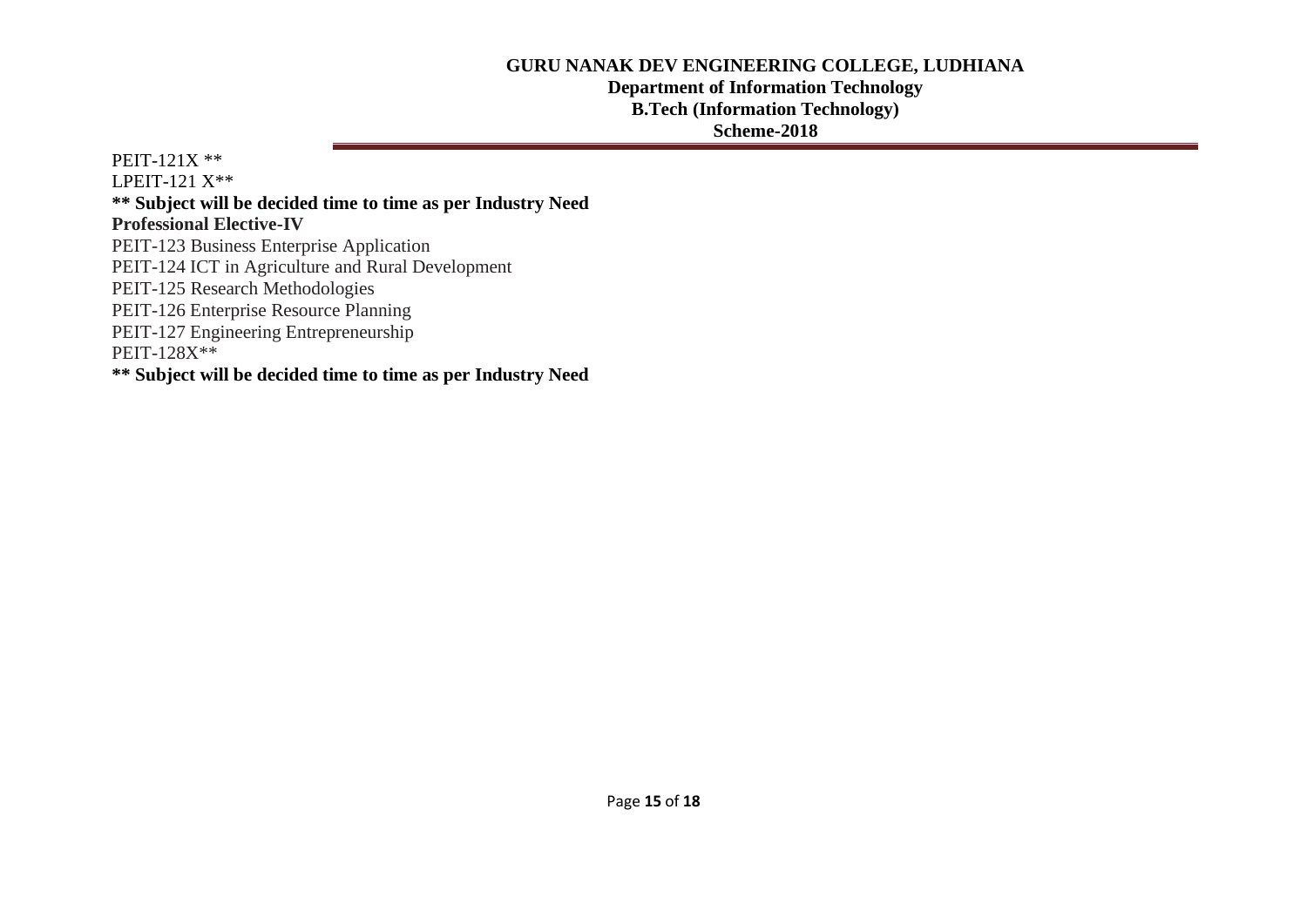**Department of Information Technology** 

**B.Tech (Information Technology)** 

**Scheme-2018**

# **CHOICE-III**

# **(For those students who are opting Course Work during 7th & 8th Semester)**

| SEMESTER-7 <sup>th</sup>                |                                    |                                              |                         |                  |                       |                |                 |                 |                    |                |  |  |
|-----------------------------------------|------------------------------------|----------------------------------------------|-------------------------|------------------|-----------------------|----------------|-----------------|-----------------|--------------------|----------------|--|--|
| <b>Course Category</b>                  | <b>Course</b>                      | <b>Course Title</b>                          | <b>Theory/Practical</b> |                  | <b>Hours Per Week</b> |                | <b>Internal</b> | <b>External</b> | <b>Total Marks</b> | <b>Credits</b> |  |  |
|                                         | Code                               |                                              |                         |                  |                       | $\mathbf{P}$   | <b>Marks</b>    | <b>Marks</b>    |                    |                |  |  |
| <b>Professional Elective</b><br>Courses | PEIT-XXX                           | Elective-III                                 | Theory                  | 3                | $\overline{0}$        | $\theta$       | 40              | 60              | 100                | 3              |  |  |
| Professional Elective<br>Courses        | PEIT-XXX                           | Elective-IV                                  | Theory                  | 3                |                       | $\Omega$       | 40              | 60              | 100                | $\overline{4}$ |  |  |
| Professional Elective<br>Courses        | LPEIT-<br><b>XXX</b>               | Elective-III<br>Laboratory                   | Practical               | $\overline{0}$   | $\overline{0}$        | $\overline{2}$ | 30              | 20              | 50                 |                |  |  |
| Seminar / Project                       | <b>PRIT-106</b>                    | Comprehensive<br>Laboratory                  | Practical               | $\overline{0}$   | $\overline{0}$        | $\overline{2}$ | 50              | $\theta$        | 50                 |                |  |  |
| <b>Open Elective Courses</b>            | <b>OEIT-XXX</b>                    | Open Elective-II                             | Theory                  | 3                | $\overline{0}$        | $\Omega$       | 40              | 60              | 100                | 3              |  |  |
| Seminar/Project                         | <b>PRIT-104</b>                    | Project-I                                    | Practical               | $\boldsymbol{0}$ | $\overline{0}$        | 6              | 120             | 80              | 200                | 3              |  |  |
| Industrial/Institution<br>Training      | TR-103                             | Training-III*                                | Practical               | $\overline{0}$   | $\theta$              | $\overline{0}$ | 60              | 40              | 100                |                |  |  |
| Mentoring                               | MPD- $104$ <sup>#</sup>            | Mentoring and<br>Professional<br>Development | Practical               | $\overline{0}$   | $\overline{0}$        |                | $\overline{0}$  | $\overline{0}$  | $\overline{0}$     | $\overline{0}$ |  |  |
|                                         | <b>Total</b>                       |                                              |                         | 09               | 01                    | $10+$<br>$1\#$ | 380             | 320             | 700                | 16             |  |  |
|                                         | Contact Hours= $20+1$ <sup>#</sup> |                                              |                         |                  |                       |                |                 |                 |                    |                |  |  |

\* Industrial /Institutional Training-II will be imparted at the end of 6<sup>th</sup> semester in the institute or students can go to industry for 04 weeks

There will be one period per week for Mentoring and Professional Development; final evaluation of this course will be done based on the combined assessment of odd and even semester of respective year of study.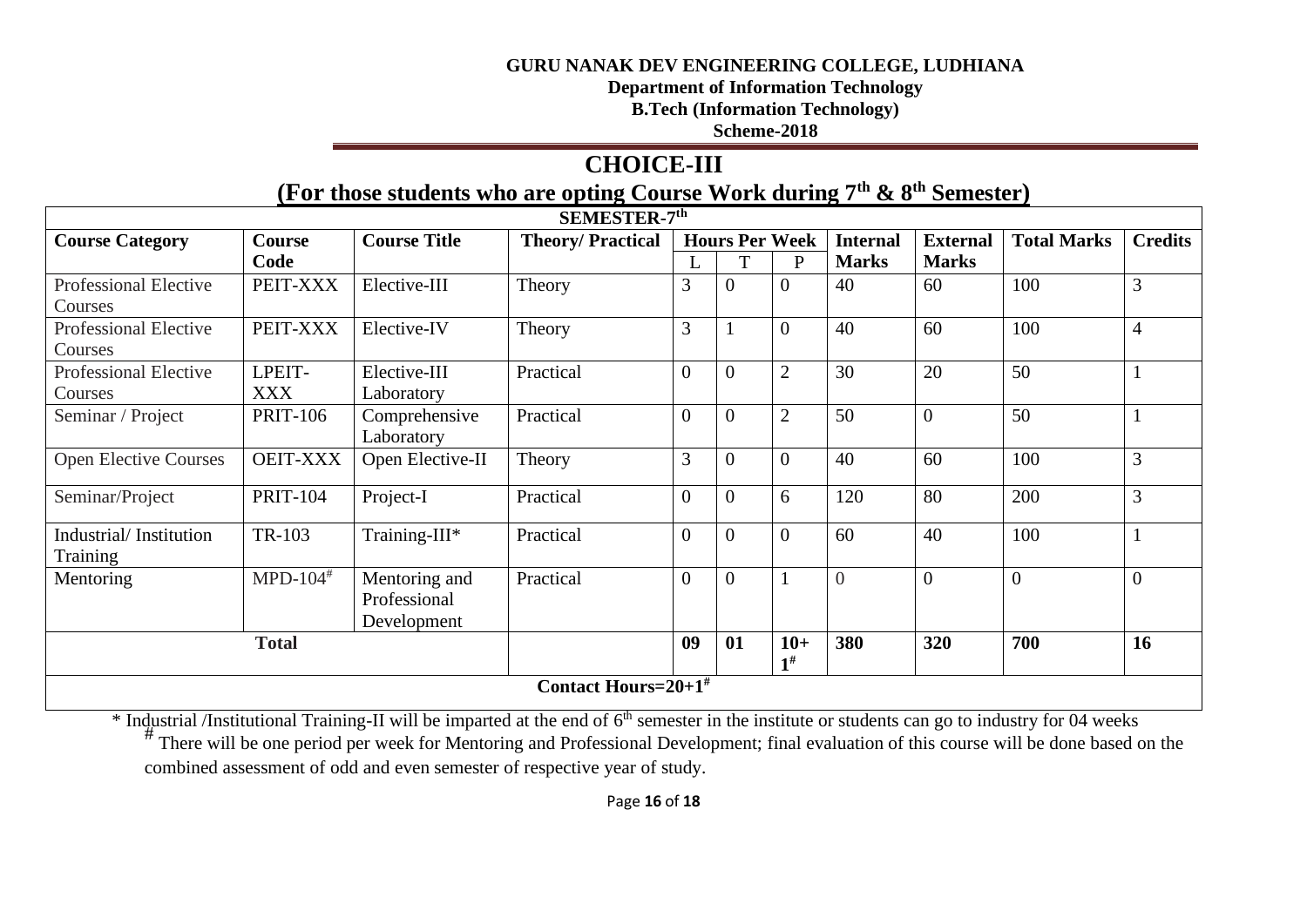**Department of Information Technology** 

**B.Tech (Information Technology)** 

## **Scheme-2018**

| <b>SEMESTER-8th</b>                |                        |                                              |                         |                       |                |                            |                 |                 |                    |                |
|------------------------------------|------------------------|----------------------------------------------|-------------------------|-----------------------|----------------|----------------------------|-----------------|-----------------|--------------------|----------------|
| <b>Course Category</b>             | <b>Course</b>          | <b>Course Title</b>                          | <b>Theory/Practical</b> | <b>Hours Per Week</b> |                |                            | <b>Internal</b> | <b>External</b> | <b>Total Marks</b> | <b>Credits</b> |
|                                    | Code                   |                                              |                         |                       | T              | P                          | <b>Marks</b>    | <b>Marks</b>    |                    |                |
| Professional Elective              | PEIT-XXX               | Elective-V                                   | Theory                  | 3                     | $\overline{0}$ | $\overline{0}$             | 40              | 60              | 100                | 3              |
| Courses                            |                        |                                              |                         |                       |                |                            |                 |                 |                    |                |
| Professional Elective              | PEIT-XXX               | Elective-VI                                  | Theory                  | 3                     |                | $\overline{0}$             | 40              | 60              | 100                | $\overline{4}$ |
| Courses                            |                        |                                              |                         |                       |                |                            |                 |                 |                    |                |
| <b>Professional Elective</b>       | LPEIT-                 | Elective-V                                   | Practical               | $\overline{0}$        | $\overline{0}$ | $\overline{2}$             | 30              | 20              | 50                 |                |
| Courses                            | <b>XXX</b>             | Laboratory                                   |                         |                       |                |                            |                 |                 |                    |                |
| Seminar / Project                  | <b>PRIT-107</b>        | Term Paper                                   | Practical               | $\overline{0}$        | $\overline{0}$ | $\overline{2}$             | 50              | $\theta$        | 50                 |                |
| <b>Open Elective Courses</b>       | <b>OEIT-XXX</b>        | Open Elective-III                            | Theory                  | 3                     | $\overline{0}$ | $\mathbf{0}$               | 40              | 60              | 100                | 3              |
| Seminar/Project                    | <b>PRIT-105</b>        | Project-II                                   | Practical               | $\overline{0}$        | $\overline{0}$ | 6                          | 120             | 80              | 200                | 3              |
| Mentoring                          | $MPD-104$ <sup>#</sup> | Mentoring and<br>Professional<br>Development | Practical               | $\overline{0}$        | $\overline{0}$ |                            | 100             | $\overline{0}$  | 100                | -1             |
| <b>Total</b>                       |                        |                                              |                         | 09                    | 01             | $10+$<br>$\mathbf{1}^{\#}$ | 420             | 280             | 700                | 16             |
| Contact Hours= $20+1$ <sup>#</sup> |                        |                                              |                         |                       |                |                            |                 |                 |                    |                |

<sup>#</sup> There will be one period per week for Mentoring and Professional Development; final evaluation of this course will be done based on the combined assessment of odd and even semester of respective year of study.

# **Professional Electives for Choice-III (For those students who are opting Course Work during 7th & 8th Semester**

# **Professional Elective-III**

PEIT-115 Cloud Infrastructure and Services LPEIT-115 Cloud Infrastructure and Services Laboratory PEIT-116 Mobile Application Development